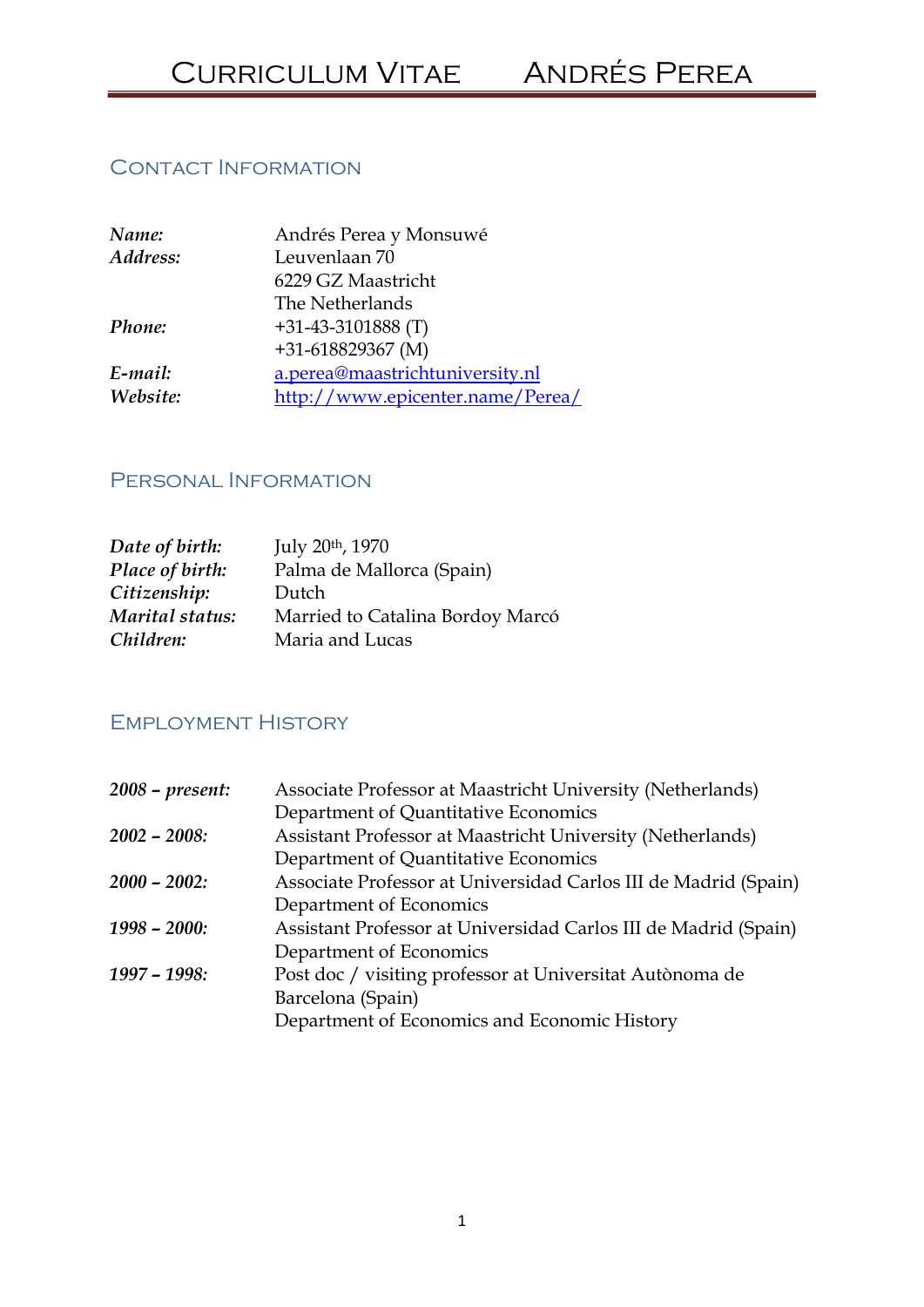# **EDUCATION**

| $1993 - 1997$ : | PhD in Economics, at Maastricht University (Netherlands)         |
|-----------------|------------------------------------------------------------------|
|                 | Title of dissertation: Information Structures in Non-cooperative |
|                 | Games                                                            |
|                 | Supervisors: Prof. dr. Hans Peters, and dr. Mathijs Jansen       |
| $1988 - 1993:$  | Master Degree in Mathematics, at Technical University Aachen     |
|                 | (Germany)                                                        |
| 1982 - 1988:    | Atheneum, at Sintermeerten College Heerlen (Netherlands)         |

# Research Interests

My main research interest is in epistemic game theory – a recent discipline which investigates how people reason before they make decisions. It focuses especially on situations of strategic interaction, in which several decision makers are involved. It has many applications to economics and other social sciences.

# **BOOKS**

#### Epistemic Game Theory: Reasoning and Choice Published at Cambridge University Press in June 2012.

This is a textbook on epistemic game theory – the first in its kind – which I have written for bachelor students, master students and PhD students at universities. It can be used as a textbook for a general course in *game theory*, or for a more specialized course in epistemic game theory. The book is full of examples and exercises based on situations from everyday life.

#### Rationality in Extensive Form Games

Published at Kluwer Academic Publishers, Theory and Decision Library, in 2001.

This book is a monograph on the theory of dynamic games. It explores various concepts that have been proposed in the literature for dynamic games, and investigates the relationships between these.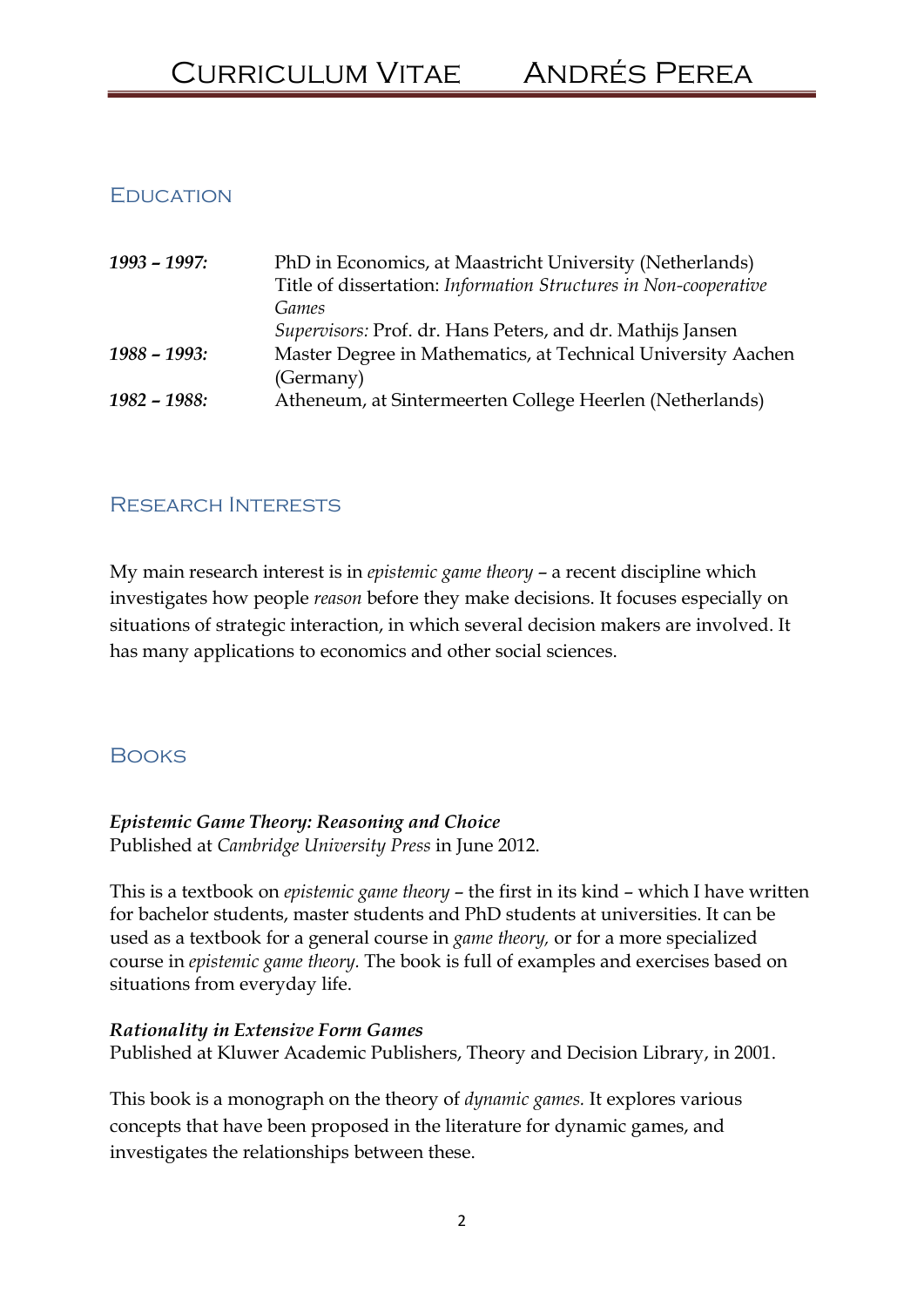#### Publications in Refereed Journals

Bach, C.W. and A. Perea (2019), Incomplete information and iterated strict dominance, Accepted for publication in Oxford Economic Papers.

Bach, C.W. and A. Perea (2019), Generalized Nash equilibrium without common belief in rationality, Accepted for publication in Economics Letters.

Perea, A. and A. Predtetchinski (2019), An epistemic approach to stochastic games, International Journal of Game Theory 48, 181—203.

Asheim, G. and A. Perea (2019), Algorithms for cautious reasoning in games, International Journal of Game Theory 48, 1241—1275.

Perea, A. and E. Tsakas (2019), Limited focus in dynamic games, International Journal of Game Theory 48, 571—607.

Perea, A. (2018), Why forward induction leads to the backward induction outcome: A new proof for Battigalli's theorem, Games and Economic Behavior 110, 120—138.

Mounir, A., Perea, A. and E. Tsakas (2018), Common belief in approximate rationality, Mathematical Social Sciences 91, 6—16.

Perea, A. (2017), Forward induction reasoning and correct beliefs, Journal of Economic Theory 169, 489—516.

Perea, A. and S. Roy (2017), A new epistemic characterization of epsilon-proper rationalizability, Games and Economic Behavior 104, 304—328.

Perea, A. and W. Kets (2016), When do types induce the same belief hierarchy?, Games, 7, 28; doi: 10.3390/g7040228

Heifetz, A. and A. Perea (2015), On the outcome equivalence of backward induction and extensive-form rationalizability, International Journal of Game Theory 44, 37--59.

Miettinen, T. and A. Perea (2015), Commitment in Alternating Offers Bargaining, Mathematical Social Sciences 76, 12—18.

Perea, A. (2014), Plausibility orderings in dynamic games, Economics and Philosophy 30, 331--364.

Perea, A. (2014), Belief about the opponent's future rationality, Games and Economic Behavior 83, 231--254.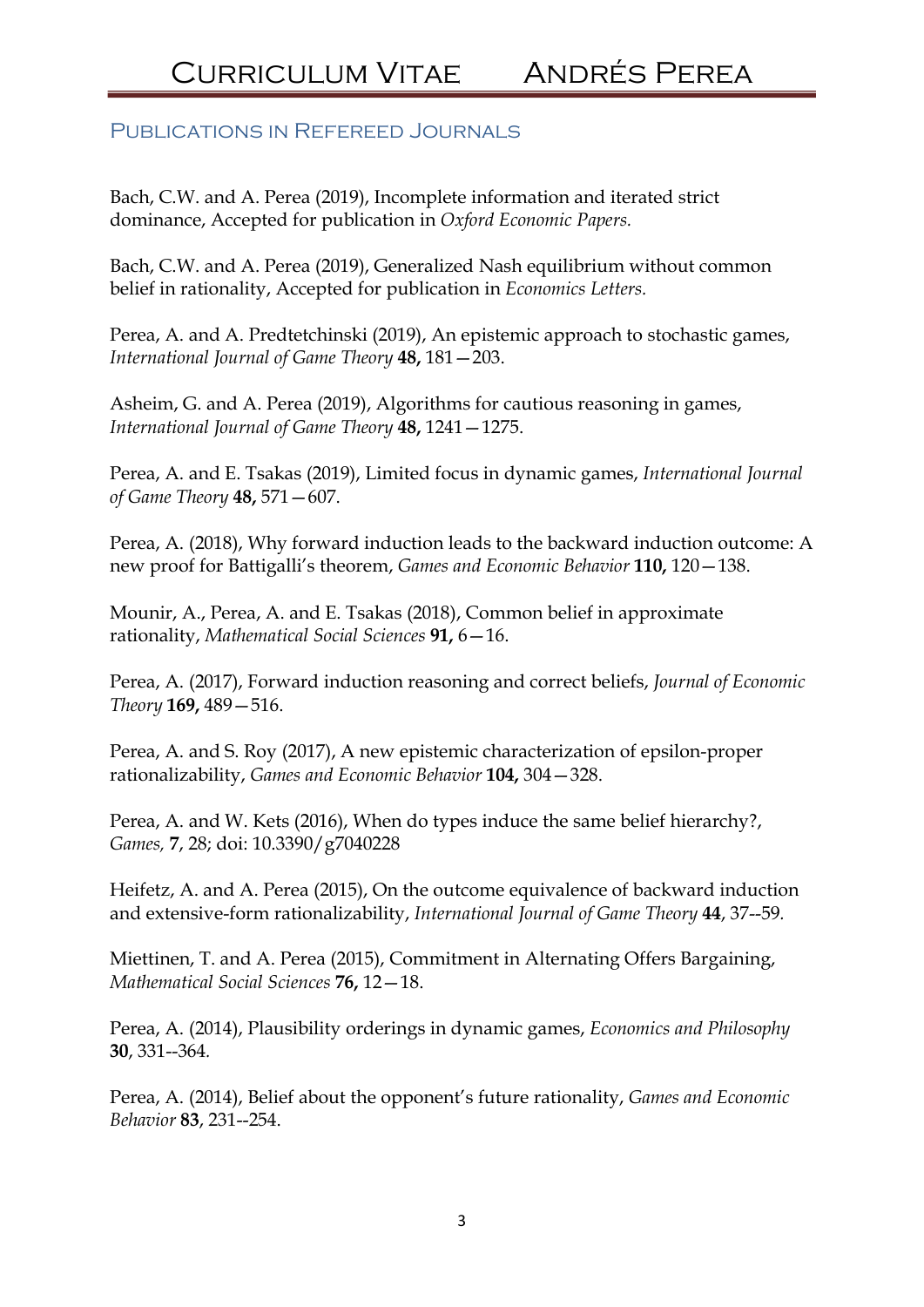Perea, A. (2014), From classical to epistemic game theory, International Game Theory Review 16, No. 1, 144001, 22 pages.

Bach, C.W. and A. Perea (2014), Utility proportional beliefs, International Journal of Game Theory 43, 881--902.

Bach, C.W. and A. Perea (2013), Agreeing to disagree with lexicographic prior beliefs, Mathematical Social Sciences 66, 129-133.

Navarro, N. and A. Perea (2013), A simple bargaining procedure for the Myerson value, B.E. Journal of Theoretical Economics 13, 131-150.

Perea, A. (2011), An algorithm for proper rationalizability, Games and Economic Behavior 72, 510-525.

Flesch, J. and A. Perea (2011), Strategic disclosure of random variables, European Journal of Operations Research 209, 73-82.

Driesen, B., Perea, A. and H. Peters (2010), The Kalai-Smorodinsky bargaining solution with loss aversion, Mathematical Social Sciences 61, 58-64.

Perea, A. (2010), Backward induction versus forward induction reasoning, Games 1, 168-188.

Driesen, B., Perea, A. and H. Peters (2010), On Loss Aversion in Bimatrix Games, Theory and Decision 68, 367-391.

Perea, A. (2009), A model of minimal probabilistic belief revision, Theory and Decision 67, 163-222.

Flesch, J. and A. Perea (2009), Repeated Games with Voluntary Information Purchase, Games and Economic Behavior 66, 126-145.

Flesch, J., Karagozoglu, E. and A. Perea (2009), Optimal search for a moving target with the option to wait, Naval Research Logistics 56, 526-539.

Perea, A. (2008), Minimal belief revision leads to backward induction, Mathematical Social Sciences 56, 1-26.

Perea, A. (2007a), Proper belief revision and equilibrium in dynamic games, Journal of Economic Theory 136, 572-586.

Perea, A. (2007b), A one-person doxastic characterization of Nash strategies, Synthese 158, 251-271 (Knowledge, Rationality and Action, 341-361).

Müller, R., Perea, A. and S. Wolf (2007), Weak Monotonicity and Bayes-Nash Incentive Compatibility, Games and Economic Behavior 61, 344-358.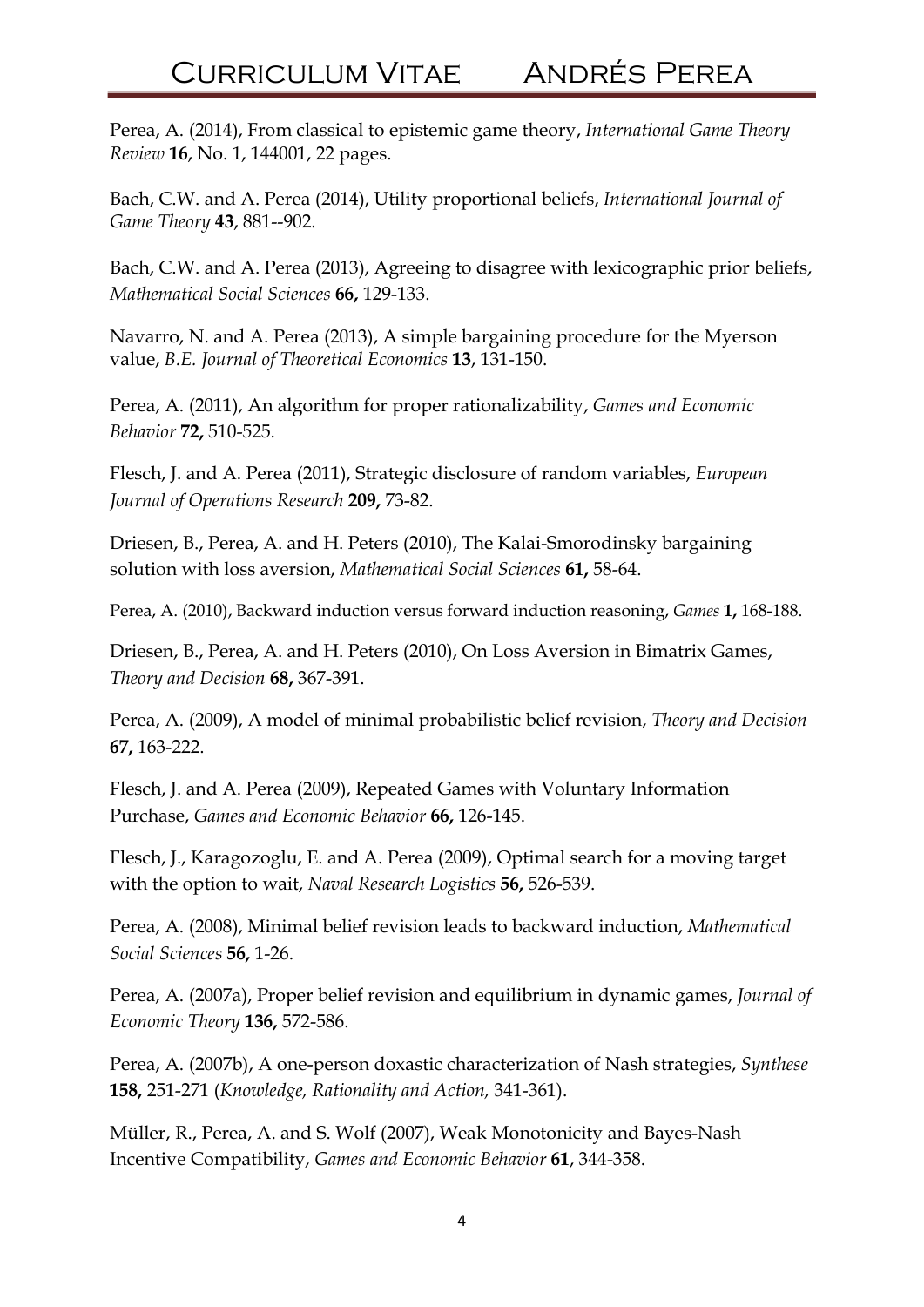Perea, A., Peters, H., Schulteis, T. and D. Vermeulen (2007), Revision of Conjectures about the Opponent's Utilities in Signaling Games, Economic Theory 30, 373-384.

Perea, A. (2006), Proper belief revision and rationalizability in dynamic games, International Journal of Game Theory 34, 529-559.

Perea, A., Peters, H., Schulteis, T. and D. Vermeulen (2006), Stochastic Dominance Equilibria in Two-Person Noncooperative Games, International Journal of Game Theory 34, 457-473.

Herings, J.J., Perea, A. and A. Predtetchinski (2006), The Weak Sequential Core for Two-Period Economies, International Journal of Game Theory 34, 55-65.

Nicolò, A. and A. Perea (2005), Monotonicity and equal-opportunity equivalence in bargaining, Mathematical Social Sciences 49, 221-243.

Asheim, G.B. and A. Perea (2005), Sequential and quasi-perfect rationalizability in extensive games, Games and Economic Behavior 53, 15-42.

Kranich, L., Perea, A. and H. Peters (2005), Core concepts for dynamic TU-games, International Game Theory Review 7, 43-61.

Perea, A. (2002), A note on the one-deviation property in extensive form games, Games and Economic Behavior 40, 322-338.

Barberà, S. and A. Perea (2002), Supporting others and the evolution of influence, Journal of Economic Dynamics and Control 26, 2051-2092.

Perea, A., Jansen, M. and D. Vermeulen (2000), Player splitting in extensive form games, International Journal of Game Theory 29, 433-450.

Flesch, J. and A. Perea (1999), Repeated games with endogenous choice of information mechanisms, Mathematics of Operations Research 24, 785-794.

Perea, A. and H. Peters (1998), Limit consistent solutions in non-cooperative games, Journal of Optimization Theory and Applications 98, No. 1, July 1998.

Perea, A., Jansen, M. and H. Peters (1997), Characterization of consistent assessments in extensive form games, Games and Economic Behavior 21, 238-252.

Perea, A., Jansen, M. and H. Peters (1997), Consistency of assessments in infinite signaling games, Journal of Mathematical Economics 27, 425-449.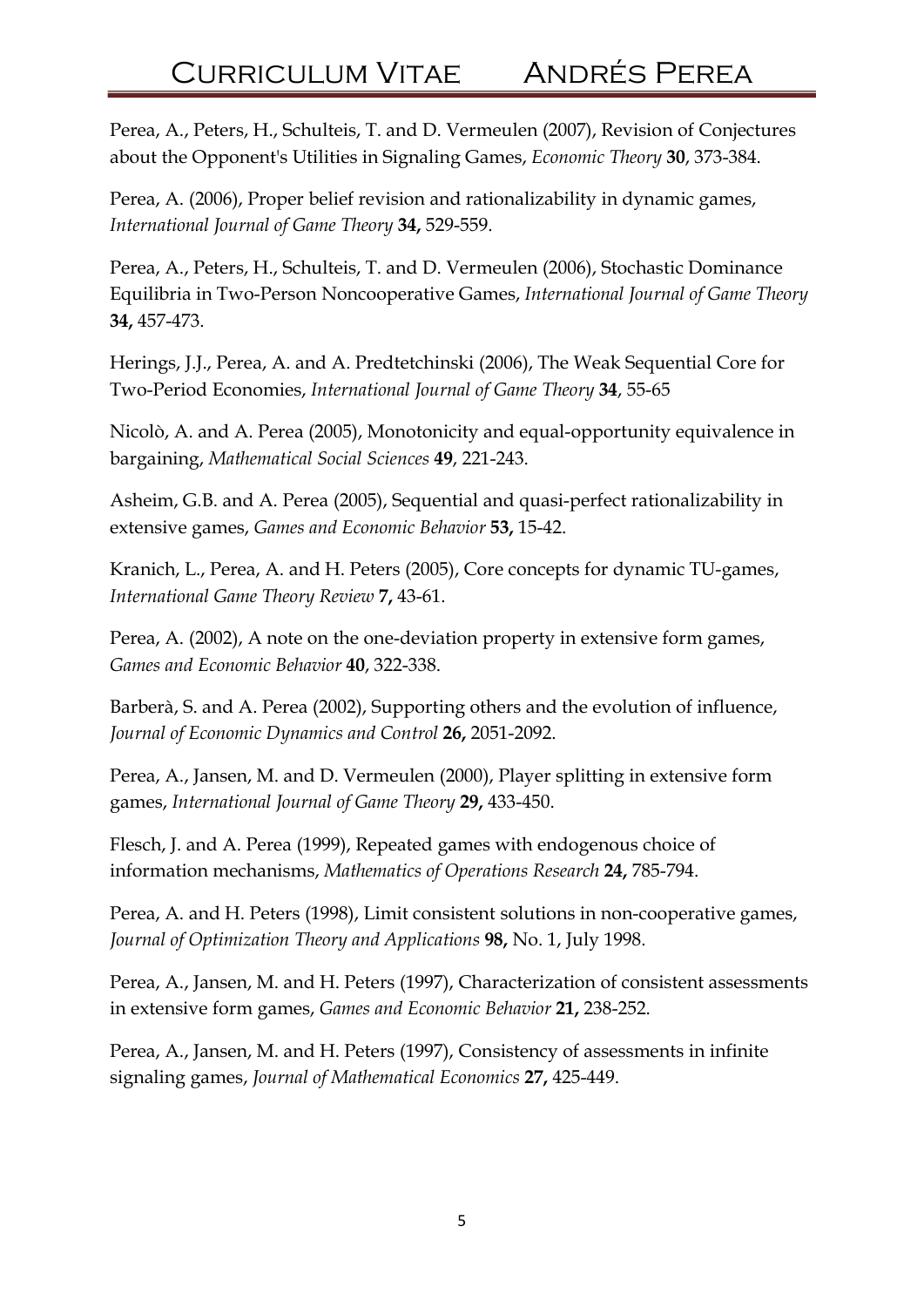## Book Chapters

Perea, A. (2015), Finite Reasoning Procedures for Dynamic Games, Book chapter in: Johan van Benthem, Sujata Ghosh and Rineke Verbrugge (eds.), Models of Strategic Reasoning: Logics, Games and Communities. FoLLI-LNAI State-of-the-Art Survey, LNCS 8972, Springer, Heidelberg, 2015.rt Survey, LNCS

Perea, A. (2007), "Epistemic foundations for backward induction: An overview", published in Interactive Logic Proceedings of the 7<sup>th</sup> Augustus de Morgan Workshop, London. Texts in Logic and Games 1 (Johan van Benthem, Dov Gabbay, Benedikt Löwe (eds.)), Amsterdam University Press, 159-193.

#### Book Reviews

Perea, A. (2017), Book review on "The Theory of Extensive Form Games" by Carlos Alós-Ferrer and Klaus Ritzberger. Journal of Economic Literature 55, 217—218.

Perea, A. (2016), Book review on Adam Brandenburger's book "The Language of Game Theory: Putting Epistemics into the Mathematics of Games", Games and Economic Behavior 95, 178--181.

## Teaching Experience

Since 1997 I have given the following courses at universities:

- Various game theory courses, at bachelor, master and PhD level.
- $\triangleright$  Course in *epistemic game theory*, for master and PhD students.
- $\triangleright$  Mathematics for first year economics and international business students
- $\triangleright$  Mathematics for second year economics and international business students
- $\triangleright$  Course in *managerial decision making*, for third year students in economics and international business.
- Course in statistics for PhD students.
- $\triangleright$  Course in *industrial economics* for master students.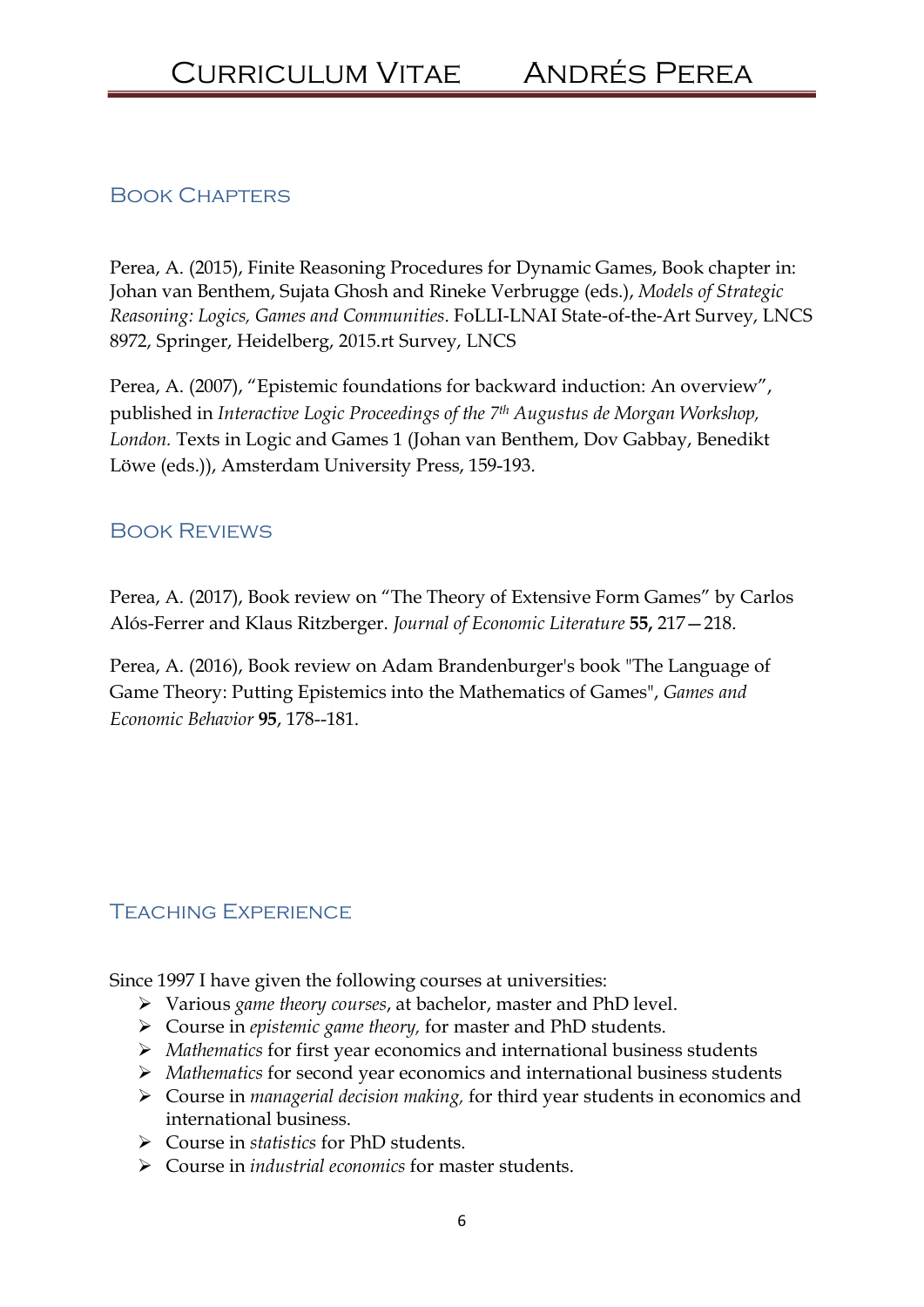### EpiCenter – A Research Group on Epistemic Game Theory

Some years ago, I have founded a research group on epistemic game theory at Maastricht University, together with Christian Bach and Elias Tsakas. The research group is called *EpiCenter*. We have developed a lot of activities already, such as the *EpiCenter* Spring Course on Epistemic Game Theory, the EpiCenter Reading Group on epistemic game theory, the EpiCenter Mini-Course Series, and joint research projects. More information about the *EpiCenter* can be found on our website http://www.epicenter.name/

# Course in Epistemic Game Theory

Starting in 2007, I have developed a course in epistemic game theory for master students, PhD students and researchers, which I have given at various universities across Europe. In 2014, our EpiCenter has given for the first time the

#### EpiCenter Spring Course in Game Theory

which is a two-week intensive course for students all over the world, that has grown out of this.

Here is an overview of the places where I have given this course until now:

- 2019: Mini-course at Summer School "Bayes at the Sea" in Ancona (Italy).
- 2019: EpiCenter Spring Course on Epistemic Game Theory, at Maastricht University.
- 2018: EpiCenter Spring Course on Epistemic Game Theory, at Maastricht University.
- 2018: Mini-course at Summer School EASSS at Maastricht University.
- 2017: EpiCenter Spring Course on Epistemic Game Theory, at Maastricht University.
- > 2016: Mini-course at National University of Singapore.
- > 2016: EpiCenter Spring Course on Epistemic Game Theory, at Maastricht University.
- 2015: Mini-course at University of Toulouse (France).
- 2015: EpiCenter Spring Course on Epistemic Game Theory, at Maastricht University.
- 2015: Mini-course at University of Innsbruck (Austria)
- 2014: EpiCenter Spring Course on Epistemic Game Theory, at Maastricht University.
- 2014: Mini-course at Mimar Sinan University in Istanbul (Turkey)
- 2013: Mini-course at University of Luxembourg (Luxemburg)
- 2013: Full course at Maastricht University (Netherlands)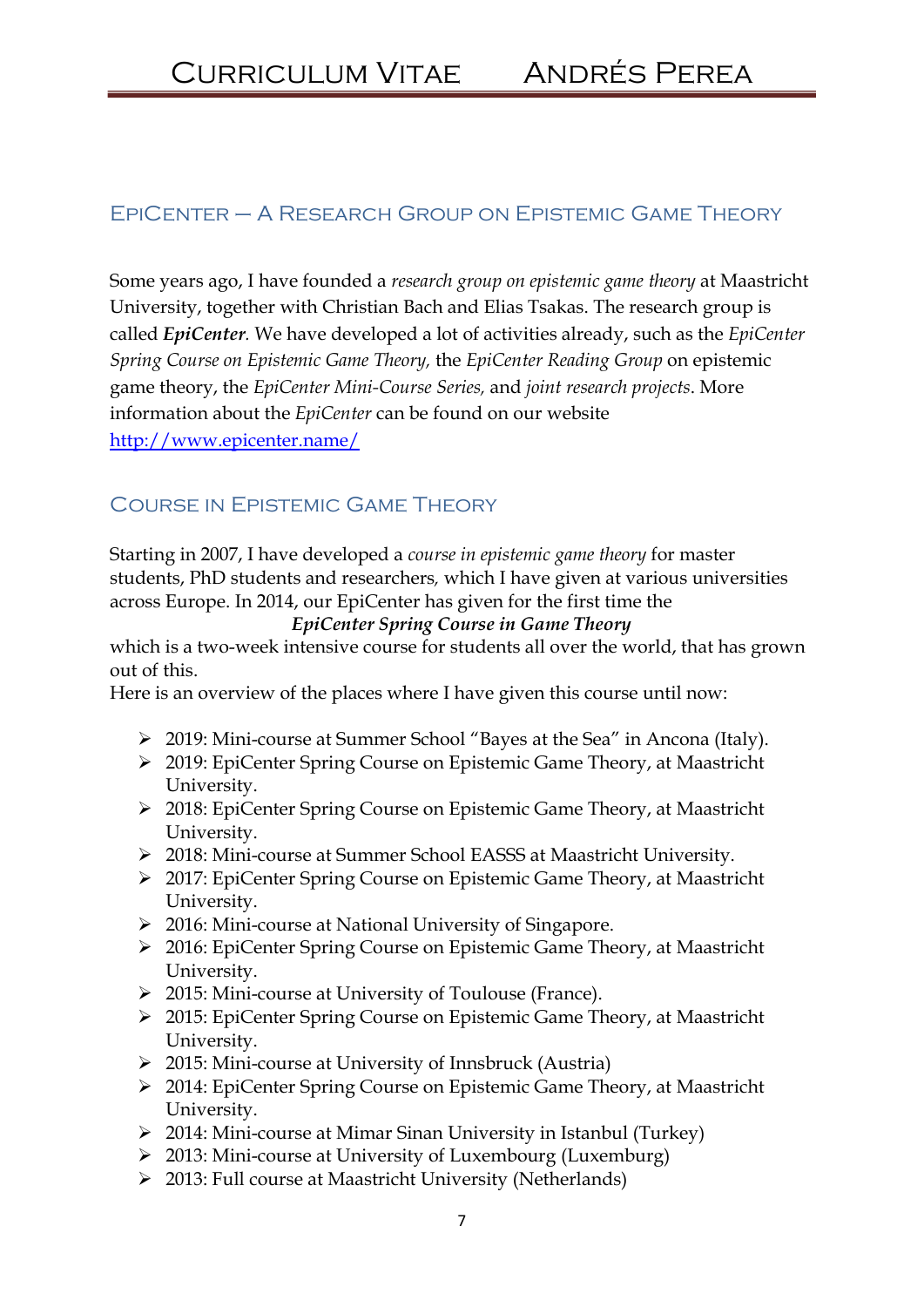- 2012: Mini-course at Erasmus University Rotterdam (Netherlands)
- 2011: Mini-course during Decisions, Games and Logic Workshop at Maastricht (Netherlands)
- 2011: Full course at Maastricht University (Netherlands)
- 2010: Full course at Maastricht University (Netherlands)
- 2009: Mini-course at University of Aarhus (Denmark)
- 2008: Mini-course at University of Lausanne (Switzerland)
- 2008: Six-week course at University of Amsterdam (Netherlands)
- 2007: Mini-course at Universidad Carlos III de Madrid (Spain)
- 2007: Mini-course at Maastricht University (Netherlands)
- 2007: Mini-course at Max-Planck Institute Jena (Germany)

# Supervision of PhD Students

I have supervised (or am supervising) the following PhD students:

- $\geq 2017$  present: Niels Mourmans He works on the epistemic foundations of psychological games.
- $\geq 2014 2017$ : Bilge Baser She worked on the computational implementation of various recursive procedures in epistemic game theory.
- $\geq 2012 2016$ : Angie Mounir. Title of thesis: Essays on Bounded Rationality in Epistemic Game Theory
- $\geq 2013 2016$ : Christian Nauerz. Title of thesis: Reasoning about (strategic) decisions under uncertainty
- 2008 2010: Christian W. Bach. Title of thesis: Interactive Epistemology and Reasoning: On the Foundations of Game Theory.
- $\geq 2006 2010$ : Bram Driesen. Title of thesis: Loss and Risk Aversion in Games and Decisions.
- $\geq 2005 2009$ : Sascha Wolf. Title of thesis: Monotonicity and Bayes-Nash Implementation.
- $\geq 2003 2007$ : Tim Schulteis.
- Title of thesis: On Beliefs and Incomplete Preferences in Noncooperative Games 2000 – 2003: Noemí Navarro.

Title of thesis: Fair Allocation Rules for Networks.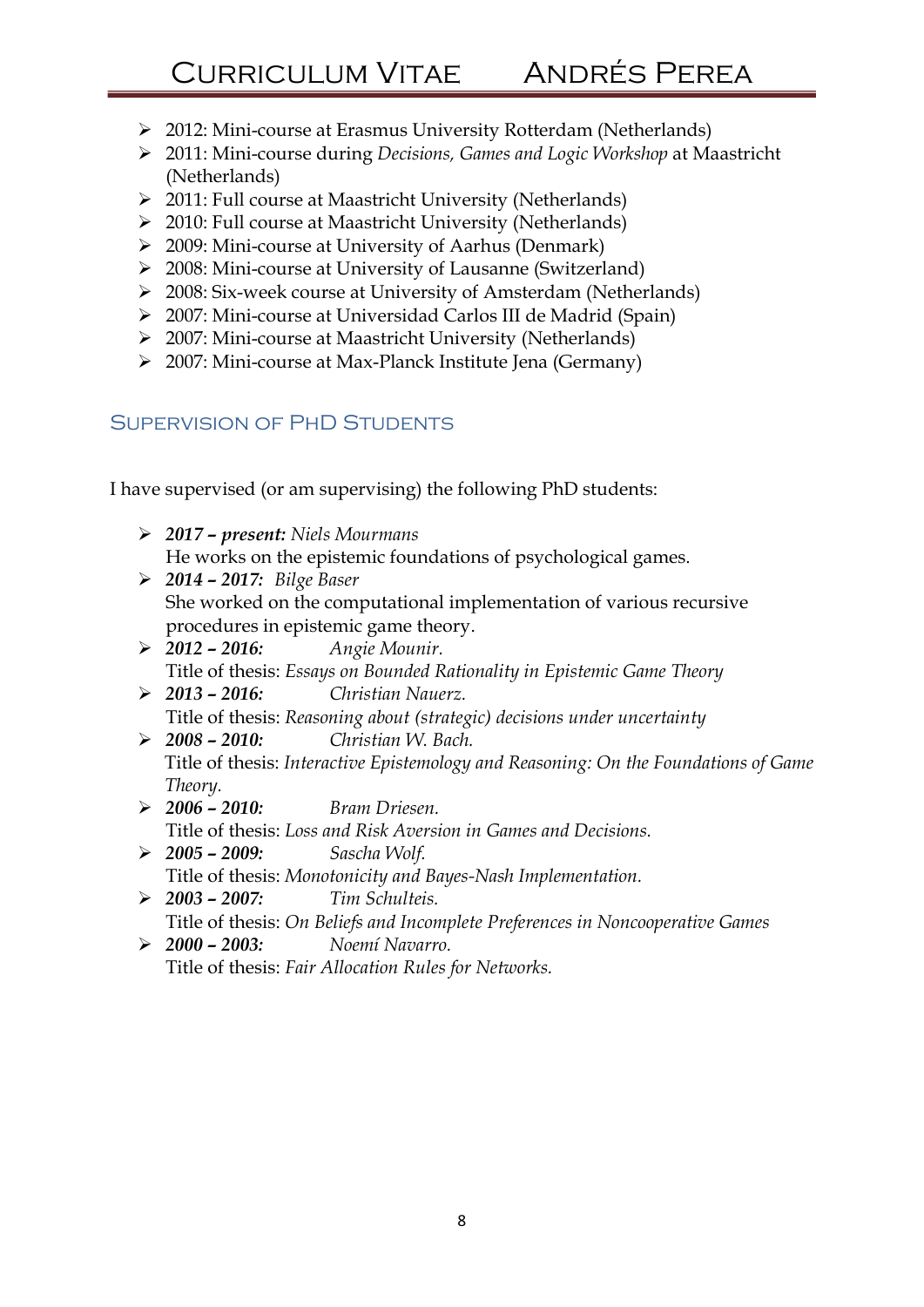#### Invited Speaker at Conferences and Workshops

I have been invited speaker or keynote speaker at the following conferences and workshops:

- $\geq$  2019: Keynote speaker at the Workshop Bayes at the Sea, in Ancona (Italy)
- 2013: Invited Speaker at Workshop on Belief Change in a Social Context, in Amsterdam (Netherlands).
- 2012: Keynote speaker at Conference on Logic and the Foundations of Game and Decision Theory (LOFT10) at Sevilla (Spain).
- 2012: Invited Speaker at Workshop on Belief Change in a Social Context, in Amsterdam (Netherlands).
- ▶ 2012: Invited speaker at Workshop on Modeling Strategic Reasoning in Leiden (Netherlands).
- ▶ 2011: Invited speaker at Decisions, Games and Logic Workshop at Maastricht (Netherlands)

## Presentations at Conferences and Workshops

During the last few years, I have presented my research at the following conferences and workshops:

- ▶ 2019: Workshop Bayes at the Sea in Ancona (Italy)
- 2019: Theoretical Aspects of Knowledge and Rationality (TARK 2019) at Toulouse (France)
- ▶ 2018: Conference on Logic and the Foundations of Game and Decision Theory (LOFT 2018) in Milano (Italy).
- 2017: Theoretical Aspects of Knowledge and Rationality (TARK 2017) at Liverpool (United Kingdom)
- 2016: Conference on Logic and the Foundations of Game and Decision Theory (LOFT 2016) in Maastricht
- 2016: GAMES 2016 at Maastricht
- 2015: Theoretical Aspects of Knowledge and Rationality (TARK 2015) at Pittsburgh (USA).
- 2014: Conference on Logic and the Foundations of Game and Decision Theory (LOFT 2014) in Bergen (Norway).
- 2013: Econometric Society Meeting, Gothenburg (Sweden).
- 2012: World Congress of the Game Theory Society, Istanbul (Turkey)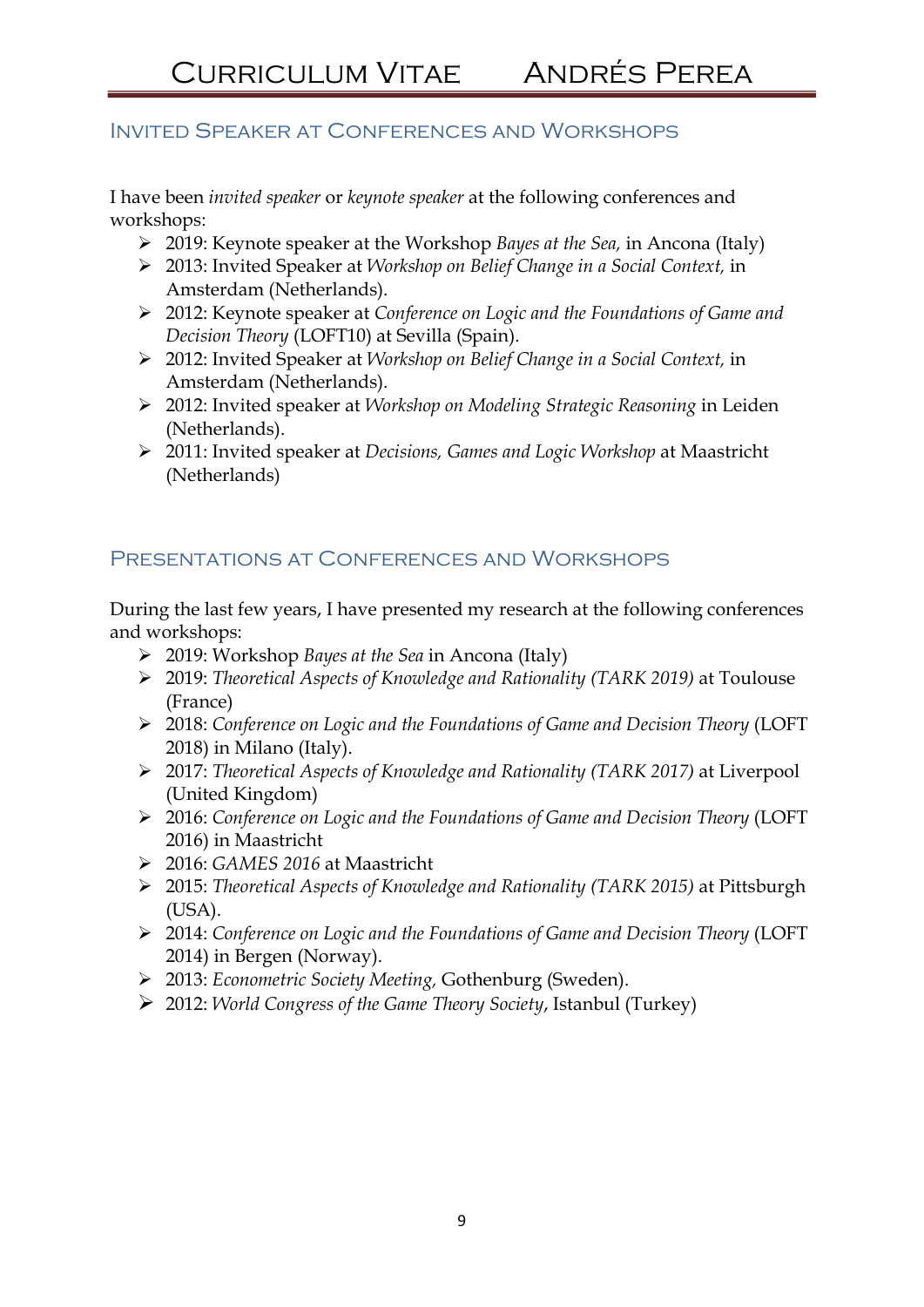### Organization of Conferences and Workshops

In 2016 I organized the Twelfth Conference on Logic and the Foundations of Game and Decision Theory (LOFT 2016) in Maastricht. In 2019, I will organize a workshop on epistemic game theory at Maastricht University, called "Celebrating 10 years of Epicenter".

### Associate Editor

Since 2013 I am an associate editor at the International Journal of Game Theory.

Refereeing for Journals

I have acted as a referee for the following international journals:

Econometrica, Journal of Economic Theory, American Economic Review, Economics and Philosophy, Journal of Philosophical Logic, Journal of Economic Surveys, Synthese, Games and Economic Behavior, International Journal of Game Theory, International Game Theory Review, Mathematical Social Sciences, Principia, Spanish Economic Review, Operations Research and Economic Theory.

## Refereeing for Conferences and Workshops

Recently, I have been member of the program committee for the following conferences and workshops:

- Conference on Logic and the Foundations of Game and Decision Theory (LOFT 2020, 2018, 2016, 2014)
- Conference on Theoretical Aspects of Rationality and Knowledge (TARK 2019, 2015, 2013)
- Decisions, Games and Logic Workshop (DGL)
- $\triangleright$  In 2021, I will be the Chair of the Program Committee for the Conference on Theoretical Aspects of Rationality and Knowledge (TARK 2021)